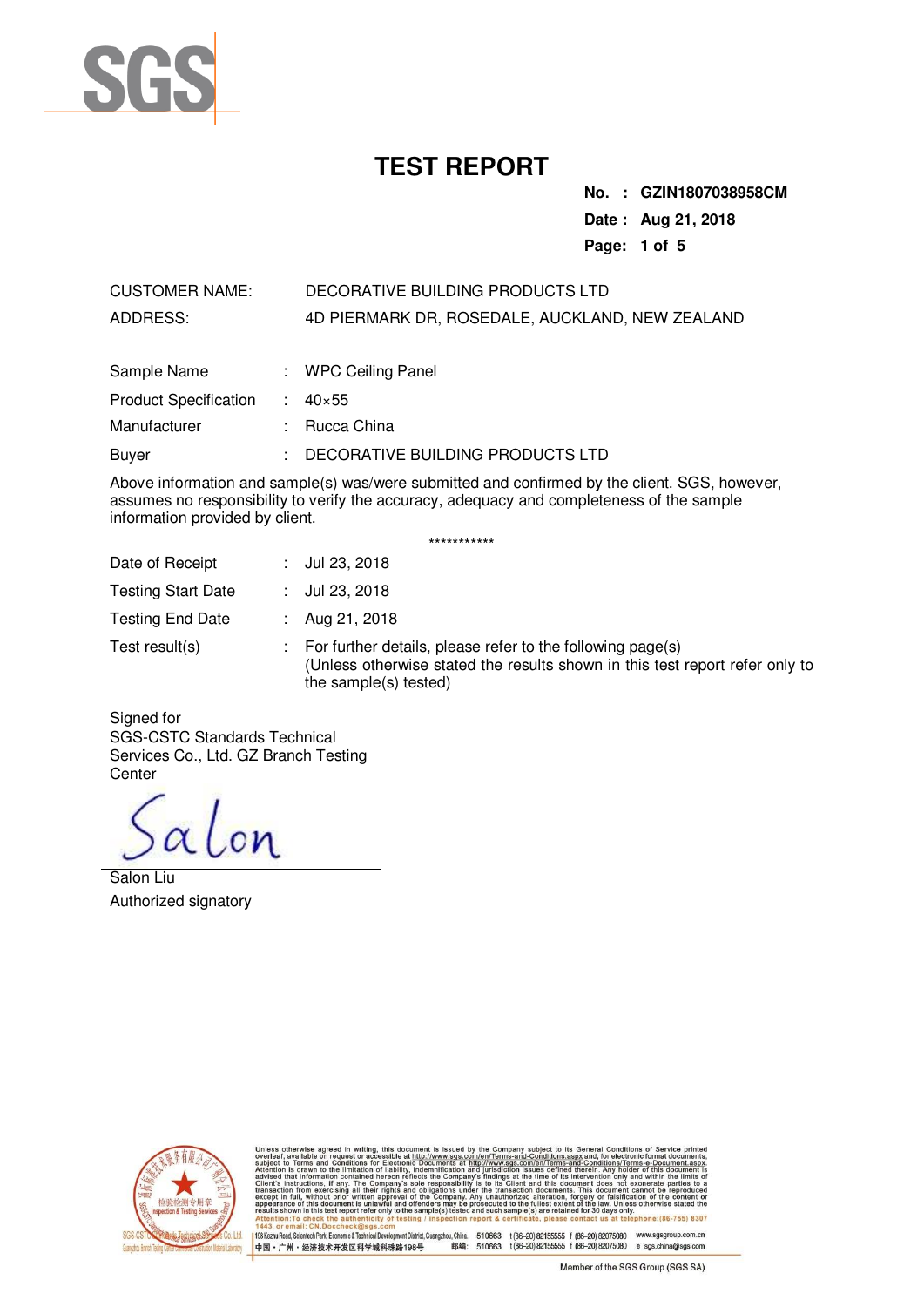

**No. : GZIN1807038958CM Date : Aug 21, 2018 Page: 2 of 5** 

## **Test Result Summary**

| No.                                                        | <b>Test(s) Requested</b> | Result(s)                               | <b>Comments</b> |  |  |
|------------------------------------------------------------|--------------------------|-----------------------------------------|-----------------|--|--|
|                                                            | AS 1530.1-1994           | The submitted sample(s) shall be deemed |                 |  |  |
|                                                            |                          | to be combustible materials.            |                 |  |  |
| For further details, please refer to the following page(s) |                          |                                         |                 |  |  |



when wise agreed in writing, this document is issued by the Company subject to its General Conditions of Service printed<br>is Valimble on the constant of the Company subject to its General Conditions and for the figure and C sul<br>Att app one: (86-755) 8307 ail: CN.D - 1443。or email: C.M.Docc.neck@sags.com<br>|198*kez*lu Road, ScientechPark, Economic&Technical DevelopmentDistrict,Guangzhou, China. 510663 t(86–20) 821555555 f (86–20) 82075080 www.sgsgroup.com.cn<br>|中国・广州・经济技术开发区科学城科珠路198号

Member of the SGS Group (SGS SA)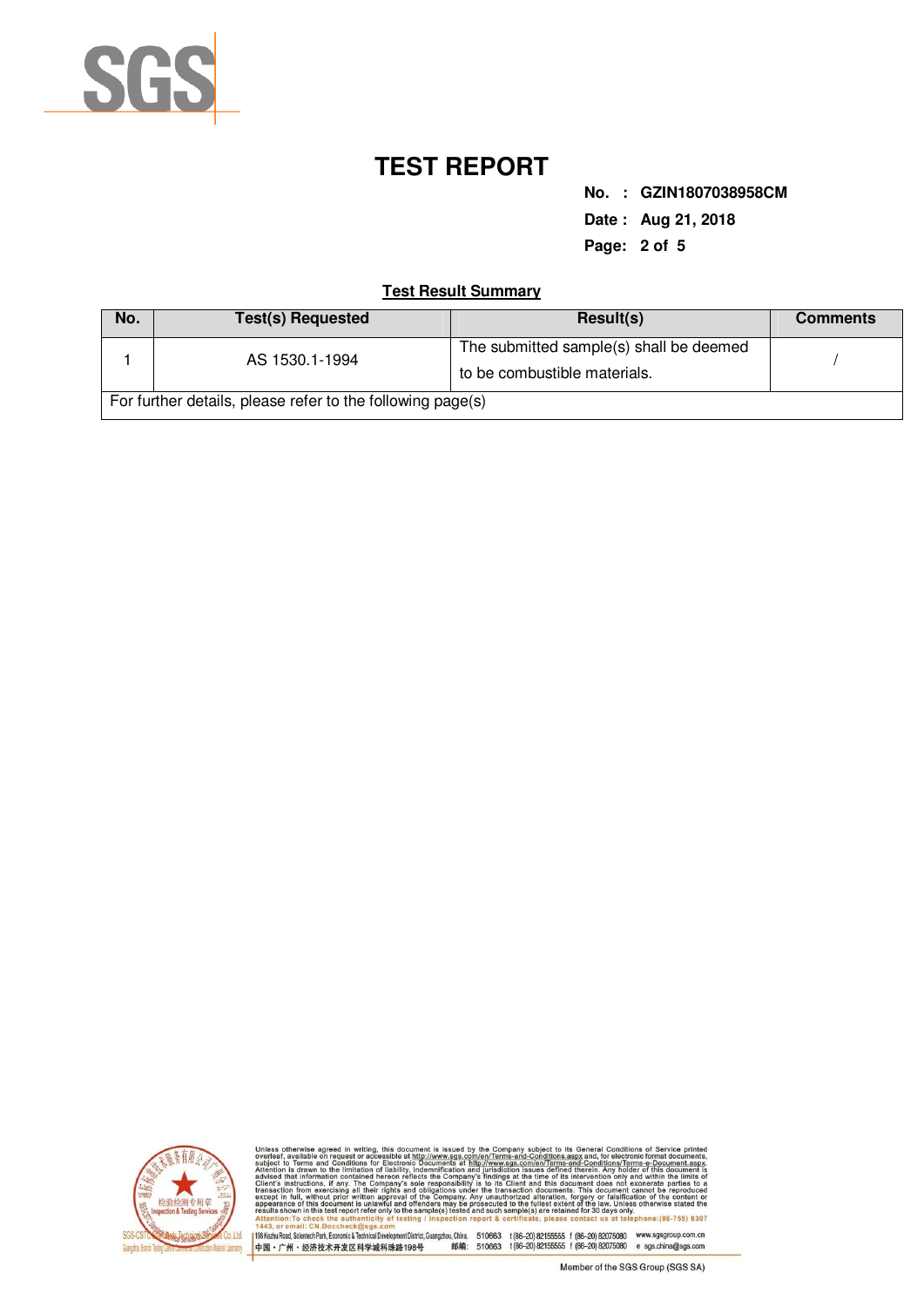

**No. : GZIN1807038958CM Date : Aug 21, 2018 Page: 3 of 5** 

### **Test Conducted**

This test is conducted accordance with AS 1530.1-1994 Methods for fire tests on building materials, components and structures Part1: Combustibility test for materials.

#### **I.Sample Description:**

| Thickness of individual sample | 3mm         |
|--------------------------------|-------------|
| Specimen Height                | About:48mm* |

Remark: Remark: The tested specimens were made of 16 layers submitted specimen, and the thickness of specimens were about 48mm.

### **II.Test Conducted:**

| Condition       | Temperature (°C) | Duration(h) |
|-----------------|------------------|-------------|
| Preconditioning | 60°C±5°C         | 24h         |

### **III.Criteria of Combustibility:**

A material shall be deemed to be combustible under any of the following circumstances:

(a)The mean duration of sustained flaming is other than zero.

(b)The mean furnace thermocouple temperature rise exceeds 50℃.

(c)The mean specimen surface thermocouple temperature rise exceeds 50℃



| Unless otherwise agreed in writing, this document is issued by the Company subject to its General Conditions of Service printed<br>overleaf, available on request or accessible at http://www.sqs.com/en/Terms-and-Conditions.aspx and, for electronic format documents,<br>subject to Terms and Conditions for Electronic Documents at http://www.sgs.com/en/Terms-and-Conditions/Terms-e-Document.aspx.<br>Attention is drawn to the limitation of liability, indemnification and jurisdiction issues defined therein. Any holder of this document is<br>advised that information contained hereon reflects the Company's findings at the time of its intervention only and within the limits of<br>Client's instructions, if any. The Company's sole responsibility is to its Client and this document does not exonerate parties to a<br>transaction from exercising all their rights and obligations under the transaction documents. This document cannot be reproduced<br>except in full, without prior written approval of the Company. Any unauthorized alteration, forgery or falsification of the content or<br>appearance of this document is unlawful and offenders may be prosecuted to the fullest extent of the law. Unless otherwise stated the<br>results shown in this test report refer only to the sample(s) tested and such sample(s) are retained for 30 days only.<br>Attention: To check the authenticity of testing / inspection report & certificate, please contact us at telephone: (86-755) 8307<br>1443, or email: CN.Doccheck@sgs.com |        |                                       |                     |
|-----------------------------------------------------------------------------------------------------------------------------------------------------------------------------------------------------------------------------------------------------------------------------------------------------------------------------------------------------------------------------------------------------------------------------------------------------------------------------------------------------------------------------------------------------------------------------------------------------------------------------------------------------------------------------------------------------------------------------------------------------------------------------------------------------------------------------------------------------------------------------------------------------------------------------------------------------------------------------------------------------------------------------------------------------------------------------------------------------------------------------------------------------------------------------------------------------------------------------------------------------------------------------------------------------------------------------------------------------------------------------------------------------------------------------------------------------------------------------------------------------------------------------------------------------------------------|--------|---------------------------------------|---------------------|
| 198 Kezhu Road, Scientech Park, Economic & Technical Development District, Guangzhou, China.                                                                                                                                                                                                                                                                                                                                                                                                                                                                                                                                                                                                                                                                                                                                                                                                                                                                                                                                                                                                                                                                                                                                                                                                                                                                                                                                                                                                                                                                          | 510663 | t (86-20) 82155555 f (86-20) 82075080 | www.sgsgroup.com.cn |
| 邮编:<br>中国·广州·经济技术开发区科学城科珠路198号                                                                                                                                                                                                                                                                                                                                                                                                                                                                                                                                                                                                                                                                                                                                                                                                                                                                                                                                                                                                                                                                                                                                                                                                                                                                                                                                                                                                                                                                                                                                        | 510663 | t (86-20) 82155555 f (86-20) 82075080 | e sgs.china@sgs.com |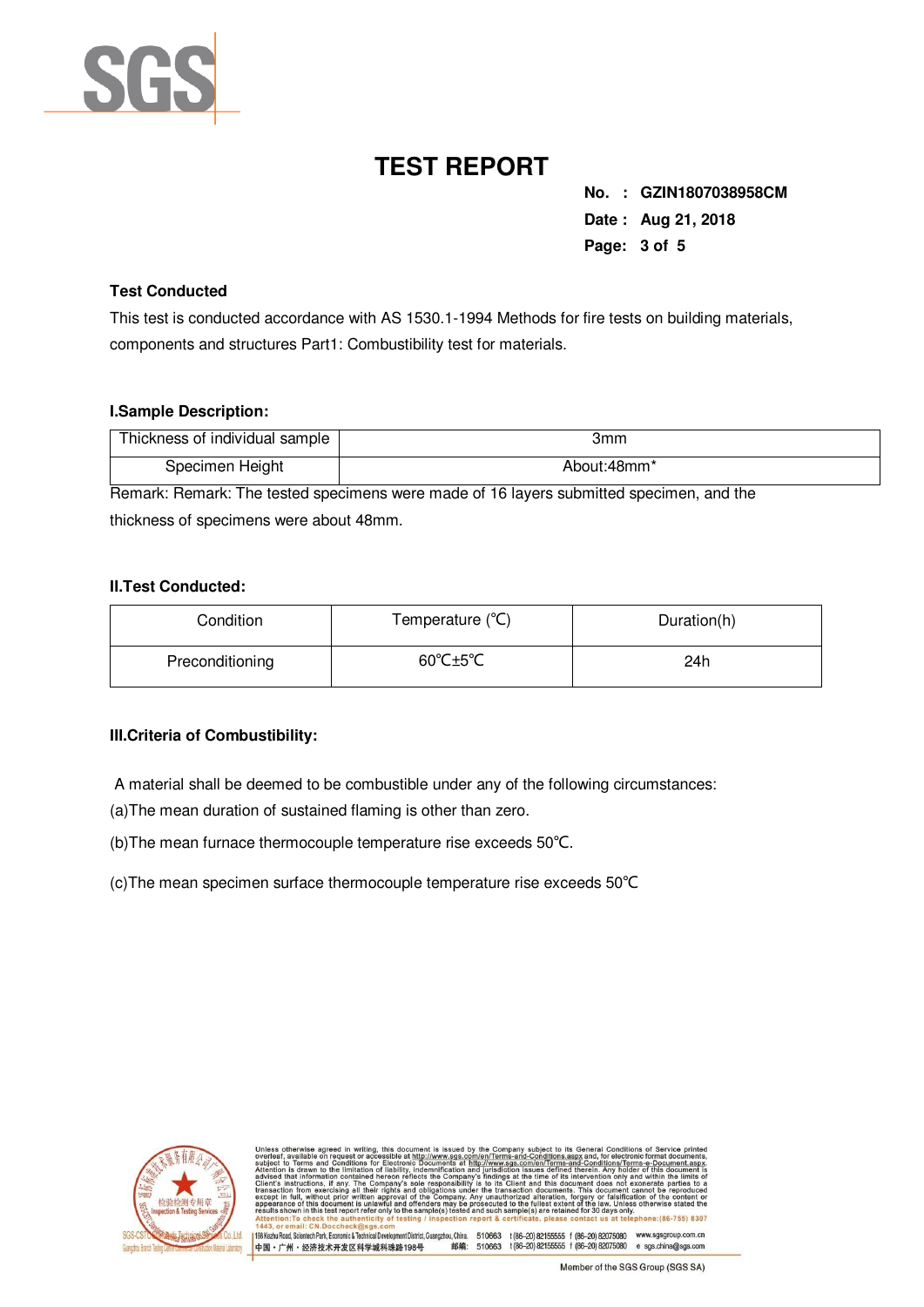

**No. : GZIN1807038958CM Date : Aug 21, 2018 Page: 4 of 5** 

### **IV.Test results:**

#### 1. Temperature rise

| No.     | Tf(initial) | Tf(max) | Tf(final) | $\Delta$ Tf | Tc(max)                  | Tc(final) | $\Delta$ Tc | Ts(max) | Ts(final) | $\Delta$ Ts |
|---------|-------------|---------|-----------|-------------|--------------------------|-----------|-------------|---------|-----------|-------------|
|         | 750.6       | 900.7   | 800.1     | 100.<br>6   | 880.6                    | 790.1     | 90.5        | 898.5   | 799.2     | 99.3        |
| 2       | 753.4       | 919.5   | 822.3     | 97.2        | 898.7                    | 811.5     | 87.2        | 900.2   | 811.7     | 88.5        |
| 3       | 751.7       | 906.2   | 811.5     | 94.7        | 881.2                    | 781.3     | 99.9        | 887.8   | 780.5     | 107.3       |
| 4       | 750.2       | 911.6   | 819.6     | 92.0        | 889.3                    | 791.2     | 98.1        | 900.1   | 807.9     | 92.2        |
| 5       | 748.9       | 923.7   | 827.8     | 95.9        | 900.1                    | 811.4     | 88.7        | 888.5   | 781.2     | 107.3       |
| Average |             |         |           | 96.1        | $\overline{\phantom{0}}$ |           | 92.9        |         |           | 98.9        |

Remark: Tf-furnace thermocouple Tc-specimen centre thermocouple Ts-specimen surface thermocouple  $\triangle T$ = T(max)-T(final)

#### 2. Flame

| Sample      | Flame continuance (s) |
|-------------|-----------------------|
|             | >300                  |
| 2           | >300                  |
| 3           | >300                  |
| 4           | >300                  |
| 5           | >300                  |
| Average (s) | >300                  |

### 3. Mass loss (holder with the gauze is 14.4g)

| Sample  | Initial mass (g)         | After test (g)           | Mass loss (%) |
|---------|--------------------------|--------------------------|---------------|
|         |                          |                          |               |
|         | 78.5                     | 20.5                     | 73.9          |
|         |                          |                          |               |
| 2       | 80.6                     | 29.7                     | 63.2          |
|         |                          |                          |               |
| 3       | 79.8                     | 22.7                     | 71.6          |
|         |                          |                          |               |
| 4       | 80.9                     | 20.6                     | 74.5          |
|         |                          |                          |               |
| 5       | 81.2                     | 21.8                     | 73.2          |
|         |                          |                          |               |
| Average | $\overline{\phantom{a}}$ | $\overline{\phantom{a}}$ | 71.3          |
|         |                          |                          |               |



e Company subject to its General Conditions of Service<br>
mitterms-and-Conditions.aspx and, for electronic format documents<br>
mitterms-and-Conditions.aspx and, for electronic format documents<br>
unidated in Issues defined there s issued by t<br>ww.sgs.com/<br>ments at http<br>ification and  $(86 - 755)$  8307 - 1443, or email: CR. Doccheck@sgs.com<br>198KezhuRoad,Scientech Park,Economic&Technical Development District, Guangzhou,China. 510663 1(86-20) 82075655 f (86-20) 82075080 www.sgsgroup.com.cn<br>中国・广州・经济技术开发区科学城科珠路198号 - 邮编: 5